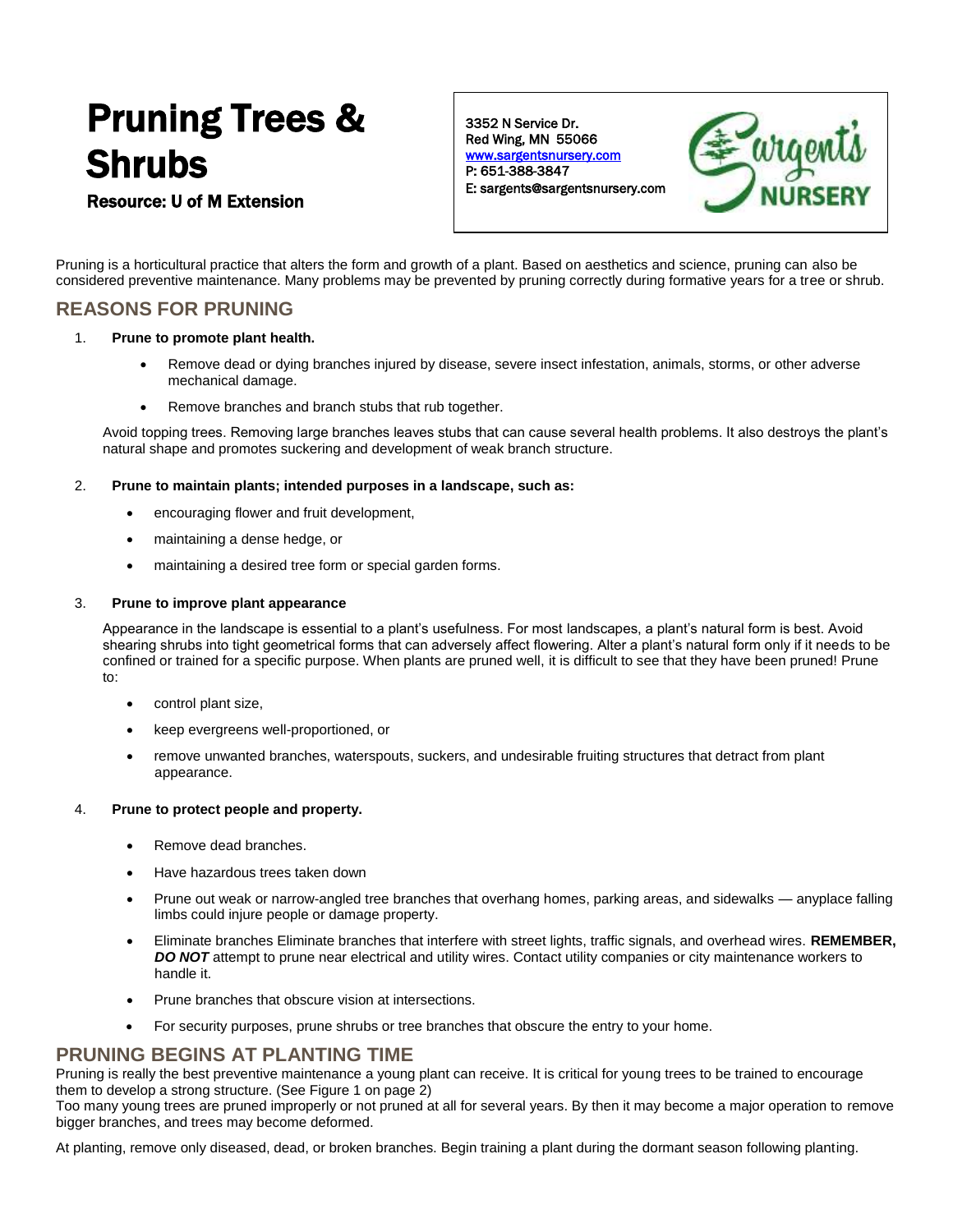- Prune to shape young trees, but don't cut back the leader.
- Remove crossing branches and branches that grow back towards the center of the tree.
- As young trees grow, remove lower branches gradually to raise the crown, and remove branches that are too closely spaced on the trunk.
- Remove multiple leaders on evergreens and other trees where a single leader is desirable
- Pruning young shrubs is not as critical as pruning young trees, but take care to use the same principles to encourage good branch structure.
- When planting bare root deciduous shrubs, thin out branches for good spacing and prune out any broken, diseased, or crossing/circling roots.
- When planting bare root deciduous shrubs for hedges, prune each plant to within 6 inches of the ground.
- Newly planted shrubs require little pruning if they were container-grown or were dug with a soil ball.

#### **Figure 1. Prune this young tree to remove:**



## **PRUNING LARGE ESTABLISHED TREES**

Leave the pruning of large trees to qualified tree care professionals who have the proper equipment. Consider the natural form of large trees whenever possible. Most hardwood trees have rounded crowns that lack a strong leader, and such trees may have many lateral branches.

The three most common types of tree pruning are:

- 1. **Crown Thinning-**selectively removing branches on young trees throughout the crown. This promotes better form and health by increasing light penetration and air movement. Strong emphasis is on removing weak branches. (Don't overdo it on mature trees.)
- 2. **Crown Raising —** removing lower branches on developing or mature trees to allow more clearance above lawns, sidewalks, streets, etc.
- 3. **Crown Reduction —** removing larger branches at the top of the tree to reduce its height. When done properly, crown reduction pruning is different from topping because branches are removed immediately above lateral branches, leaving no stubs. Crown reduction is the least desirable pruning practice. It should be done only when absolutely necessary.

## **PROPER BRANCH PRUNING**

- To shorten a branch or twig, cut it back to a side branch or make the cut about 1/4 inch above the bud.
- Always prune above a bud facing the outside of a plant to force the new branch to grow in that direction.

#### **Figure 2. Pruning small branches**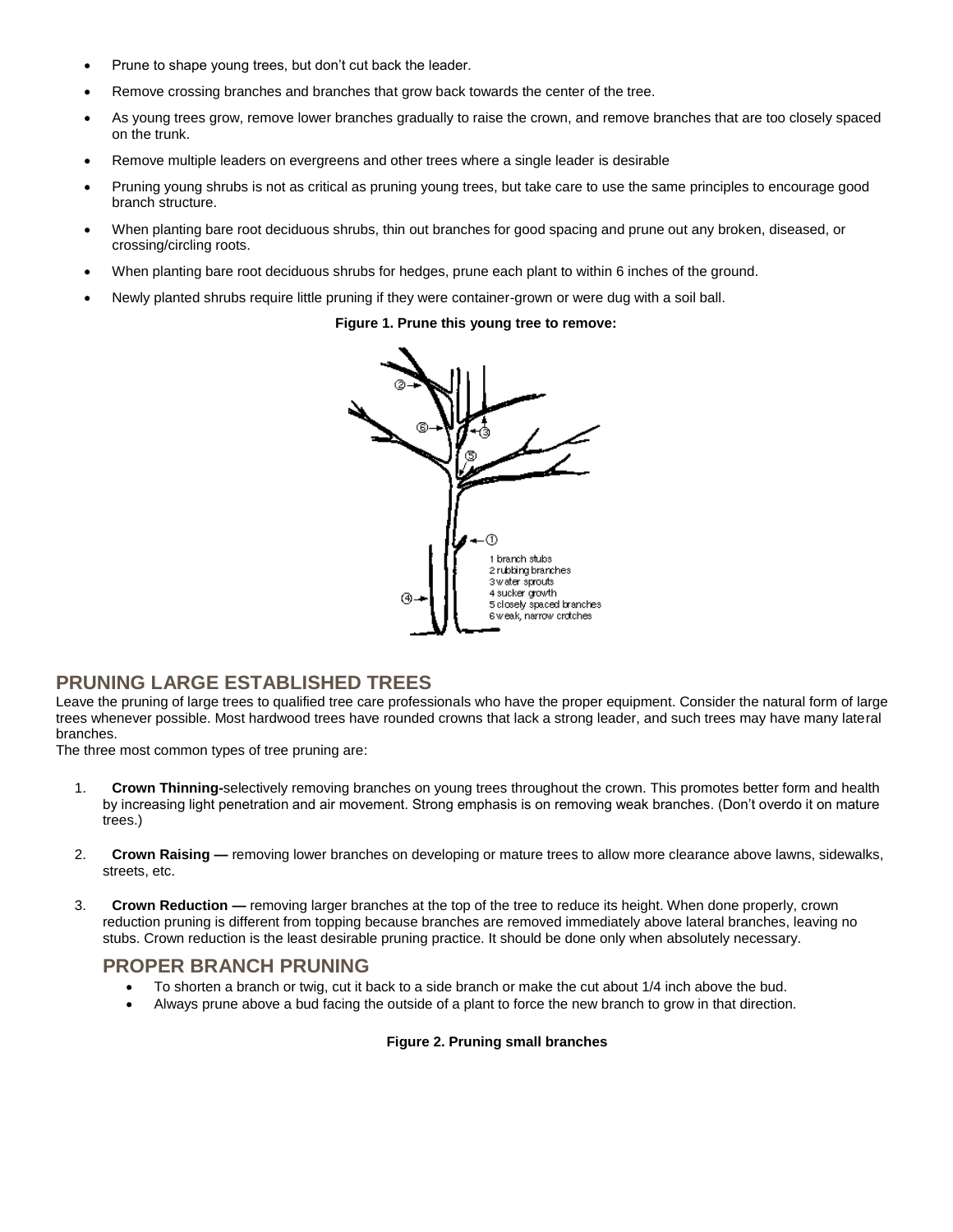#### **Pruning large branches (Figure 3, below)**

- To remove large branches, three or four cuts will be necessary to avoid tearing the bark. Make the first cut on the underside of the branch about 18 inches from the trunk. Undercut one-third to one-half way through the branch. Make the second cut an inch further out on the branch; cut until the branch breaks free.
- Before making the final cut severing a branch from the main stem, identify the branch collar. The branch collar grows from the stem tissue around the base of the branch. Make pruning cuts so that only branch tissue (wood on the branch side of the collar) is removed. Be careful to prune just beyond the branch collar, but **DON'T** leave a stub. If the branch collar is left intact after pruning, the wound will seal more effectively and stem tissue probably will not decay.



- The third cut may be made by cutting down through the branch, severing it. If, during removal, there is a possibility of tearing the bark on the branch underside, make an undercut first and then saw through the branch.
- Research has shown wound dressing is not normally needed on pruning cuts. However, if wounds need to be covered to prevent insect transmission of certain diseases such as oak wilt, use latex rather than oil-based paint.

### **TIMING**

**The late dormant season is best for most pruning.** Pruning in late winter, just before spring growth starts, leaves fresh wounds exposed for only a short length of time before new growth begins the wound sealing process. Another advantage of dormant pruning is that it's easier to make pruning decisions without leaves obscuring plant branch structure. Pruning at the proper time can avoid certain disease and physiological problems:

Pruning at the proper time can avoid certain disease and physiological problems:

- To avoid **oak wilt** disease **DO NOT** prune oaks during April, May, or June. If oaks are wounded or must be pruned during these months, apply wound dressing to mask the odor of freshly cut wood so the beetles that spread oak wilt will not be attracted to the trees.
- To avoid increased likelihood of **stem cankers**, prune honey locusts when they are still dormant in late winter. If they must be pruned in summer, avoid rainy or humid weather conditions.
- Prune apple trees, including flowering crabapples, mountain ash, hawthorns and shrub cotoneasters in late winter (February-early April). Spring or summer pruning increases chances for infection and spread of the bacterial disease **fireblight.** Autumn or early winter pruning is more likely to result in drying and die-back at pruning sites.
- Some trees have free-flowing sap that "bleeds" after late winter or early spring pruning. Though this bleeding causes little harm, it may still be a source of concern. To prevent bleeding, you could prune the following trees after their leaves are fully expanded in late spring or early summer. Never remove more than 1/4 of the live foliage. Examples include:
	- all maples, including box elder
	- butternut and walnut
	- birch and its relatives, ironwood and blue beech.